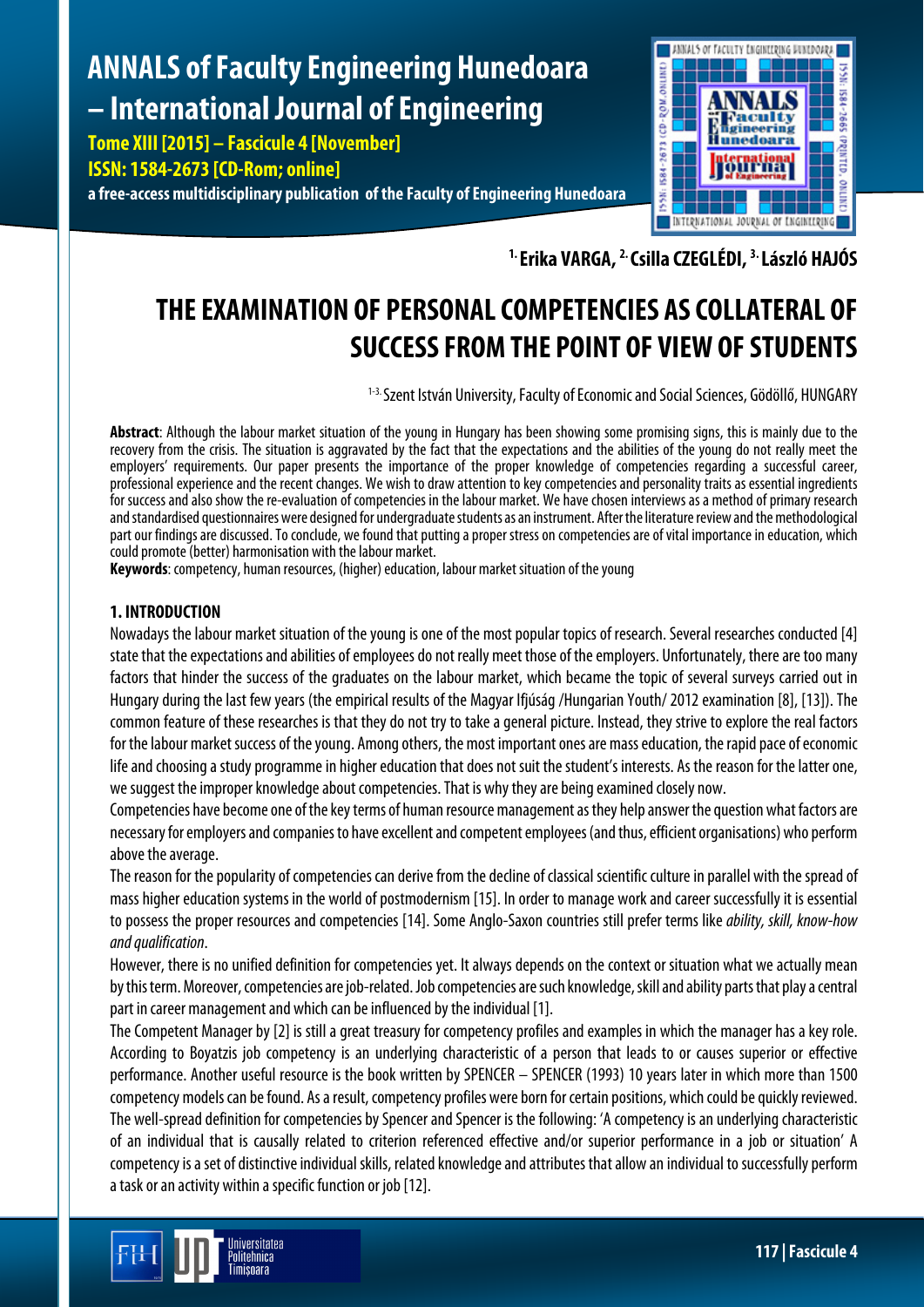McClelland went on arguing that the best predictors of outstanding on-the-job performance were underlying, enduring personal characteristics that he called competencies [11].

However, not all the authors supported competency models or the idea itself. Who were against it noted that it is difficult, expensive and time-consuming to use[10]. [5] argues that competency models are a waste. He proposes that the two main flaws with current competency methods are the lack of future orientation and the means by which one could acquire these requisite future skills.

Previous researches have proved that the transforming and changing expectations lead to uncertainty, depreciation and the feeling of injustice [9]. However, all these changes, processes and tendencies have led to the predominance of human resources in economy [6]. That is why we think it is important to enhance labour market success by interpreting and assessing competencies.

Among others, in our paper we wish to highlight what key business competencies (can) enhance the success of employees and their competitiveness in the labour market and also what personality traits have a powerful impact on decision making mechanisms. An answer is also sought to the question of how competencies have been transformed, how their role was appreciated and re-evaluated and what skills and abilities are no longer necessary for success in the labour market vs. the ones that were not required previously but have become indispensable these days.

### **2. MATERIAL AND METHODS**

We have chosen interviews as a method of primary research and standardised questionnaires were designed as an instrument. They mainly consisted of closed questions and typically based on nominal and metric scale. Bi-and multivariate correlation analyses were carried out while processing the results of the quantitative phase. In the present paper univariate statistical analysis was used to analyse the competency structure first tested in 2009 and finalised in 2014.

Geographically, North-Hungary (HevesCounty, the region of Gyöngyös) and Central Hungary (Pest County, Gödöllő and Budapest) were marked for the test. The sample consisted of such undergraduate students (altogether 745) who have already had professional experience and gained an insight into the world of the labour market either through their internship or part-time employment. Most respondent currently study agriculture and its related areas followed by the students of arts and sciences, commerce, marketing and economics. Students are in their first, second or third year. As far as gender is concerned, 35% male and 65% female filled in the questionnaires.

Due to the volume and content limitations as well as the high number of competencies in our primary research we have selected one of the segments of personal competencies and the eight key competencies defined by one of the EU committees in 2006: communication in the mother tongue, communication in foreign languages, mathematical competence and basic competences in science and technology, digital competence, learning to learn, social and civic competences, sense of initiative and entrepreneurship and cultural awareness and expression.. This list was extended with a list of personal competencies that were regarded relevant in out former preliminary research, i.e. that were mentioned most frequently by the students or whose role was regarded to be essential in the labour market.

We decided to analyse this competency portfolio as previously in our preliminary research we also tested the 8 key competencies of the EU with another set of competencies whose elements we wished to assess based on our personal opinion and interest by hypothesising their relevance in human resource management. Although repertoires of job-related general and key competencies<sup>1</sup> have also been published in Hungary we feel that personal competencies are not properly stressed in many cases and they are not paid enough attention in some areas of their application.

Personal competencies and personality traits are far too often generalised in the job specification so that is why it would be practical and essential to tailor and update themin line with the system of education. At the same time, by examining the key EU competencies the representativeness of the other group of competencies that are not related to jobs can be ensured and also the question, whether the Hungarian companies comply with the EU's competency expectations and if so, they meet them or not, can be analysed.

Our competency structure can be regarded of novel nature as such a mixture of competencies has never been examined in Hungary. In our opinion another novel feature of our examination is that the correlations explored concentrate on the application of the results and the development of competencies in higher education.

When compiling the standardised questionnaire we strived to adjust questions to every level of measurement (nominal, ordinal, interval and ratio scale), which were open or closed questions. Scales were used in order to help respondents. Nominal, interval and ratio scales were typically associated with closed questions. Altogether 745 questionnaires were returned that could be assessed (of which 435 were filled in by full time students and 310 by correspondent students). There were no significant differences between the responses to the questionnaires of these two groups so our paper presents the results of the entire sample.

 $\overline{a}$ 

<sup>1</sup> FEOR-08, 2011http://eletpalya.munka.hu/foglalkozasok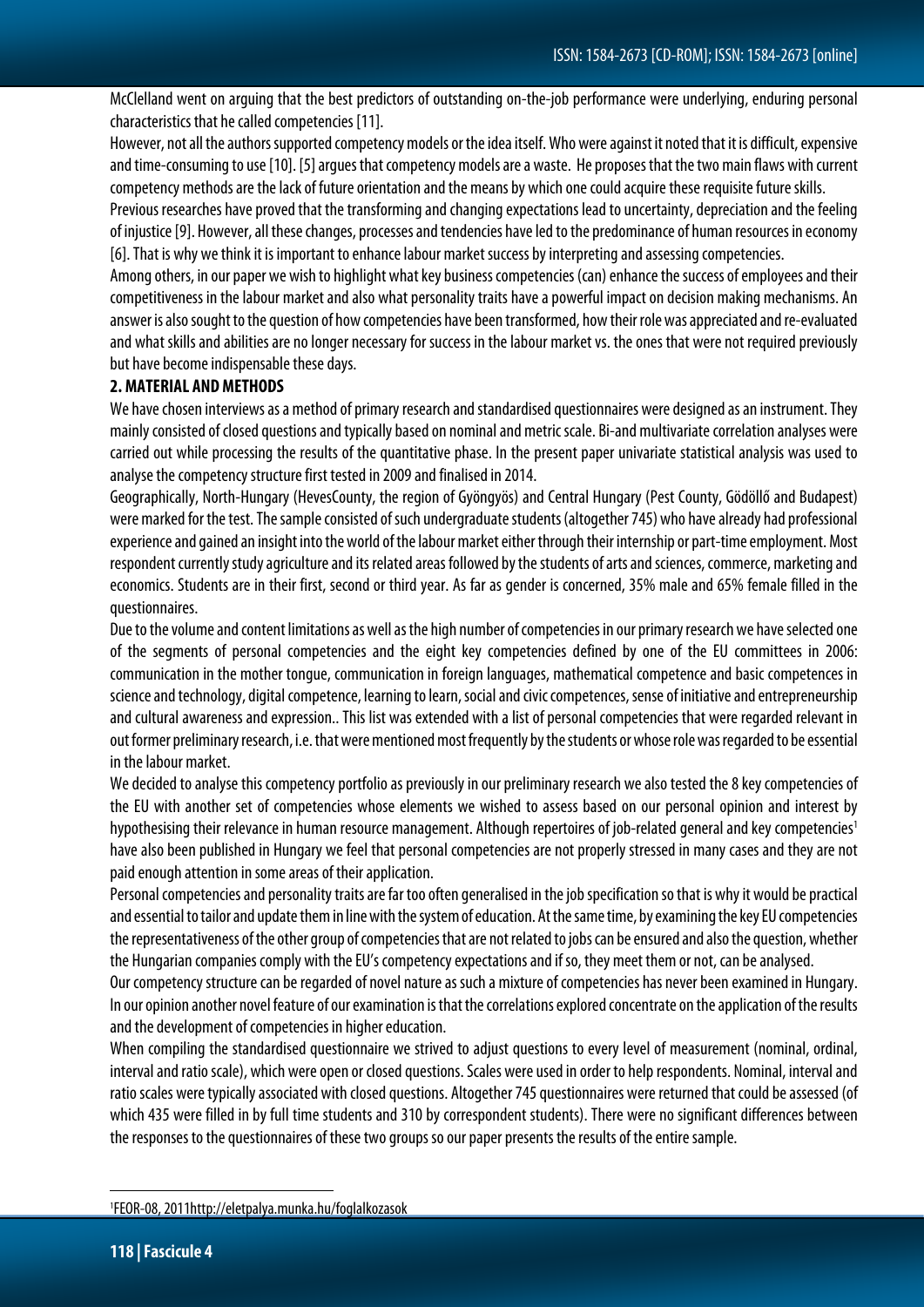#### **3. RESULTS**

Table 1 summarises the results of our survey that were based on the students responses gained by applying a 5-point Likert scale.

Based on the results *good communication skills are the most important for a successful career* followed by*IT and foreign language skills..*This was also proved by an examination on a 156-member sample carried out in 2014 by CZEGLÉDI – JUHÁSZ where IT skills and foreign languages were associated with high scores, as well. This research did not separately deal with communication competencies. These soft competencies are essential ingredients for becoming a successful entrepreneur –that is why they can also be termed as modern entrepreneurial competency mix.

The main part of the deviation of the entire sample can be explained by these soft parts, i.e. the most significant difference in the opinion of the students in the sample can be found alongside the latent variable.

At the top of the ranking presented by Table 1 traits and characteristics assessed as important or very important can be found (generally evaluated above 4.5). Here little deviation (0.6) also show that the assessment of these factors is very unanimous. By going down the list not only values decrease but also deviations increase, which shows

that there is definitely difference in the respondents' opinion about these traits, i.e. assessing less important characteristics. The labour force of the future sees *the collateral of a successful career in being able to make use of the knowledge gained*. At present there is a need for adequate knowledge tailored to labour market requirements which can be used in practice, too. The *improvement of basic skills and competencies was also marked as a very important objective and requirement in a message to (higher) education* 

*institutions* as developing personality traits and personal competencies were stressed in the ranking. The results are presented by Table 2. This justifies the fact that higher education institutions have a key role in imparting the best and updated knowledge to their students tailored to market challenges, trends and requirements in addition to adapting to professional concepts and scientific standards.

We also asked the students *what competencies they most frequently use at work*. On the basis of the results of the preliminary research

we compiled a list whose elements were weighed and those most frequently mentioned were considered based on the percentage of mentioning them. The following parts of the list could be selected:

- $\equiv$  rely on knowledge gained in higher education,
- ≡ have to gain new knowledge,
- $\equiv$  use my skills and abilities,
- $\equiv$  rely on knowledge not imparted in higher education,
- ≡ rely on my old experience.

The results of our examination are illustrated by Figure 1.Figure 1 reflects that most respondents rely on their knowledge gained in non-formal education in addition to their skills and abilities and also students thought that gaining new knowledge is also essential for success. The picture can be made much clearer if we examine the students' opinion about shifts in the importance of competencies. The three alternatives given in advance were: increased, did not change and decreased. The responses are presented by Table 3. Based on the data of Table 3 the significance of communication, foreign language and IT skills was also pointed out. The respondents mostly use their mother tongue and IT competencies in their present jobs. It is interesting to note that they were the strongest skills and the areas to be developed together with foreign languages. Seemingly, it does not matter how strong these competencies are, they are in need of constant development.

It is technical skills, economic skills and entrepreneurial skills whose importance has significantly increased in the past 5 years. Students stated that the skills and abilities inevitable to become a successful entrepreneur (flexibility, decision making, discretion, taking risks and endurance) should be more prioritised in higher education and should be developed predominantly.

More than half of the respondents also mentioned the significance of learning from mistakes, discretion, self-discipline, persuasion and problem solving as the most important soft competencies.

**Table 1:** The importance of competencies for a successful job in the future (average, .<br>doviation)

| ucviation              |         |  |  |  |
|------------------------|---------|--|--|--|
| Competencies           | Average |  |  |  |
| communication          | 4.6     |  |  |  |
| foreign languages      | 4.5     |  |  |  |
| IT skills              | 4.4     |  |  |  |
| negotiation techniques | 4.3     |  |  |  |
| self-knowledge         | 4.2     |  |  |  |
| economic skills        | 3.8     |  |  |  |
| social skills          | 3.5     |  |  |  |
| social awareness       | 3.2     |  |  |  |
| technical skills       | 3.2     |  |  |  |
| <b>EU</b> basics       | 3.2     |  |  |  |
| cultural skills        | 3.2     |  |  |  |
|                        |         |  |  |  |

Source: authors' research, N=745; deviation: 0.6-1.05

**Table 2:** Respondents' opinion about the collateral of a successful  $c$ areer (average,  $1=$  do not agree at all,  $5=$  entirely agree)

| $\alpha$ and $\alpha$ and $\alpha$ and $\alpha$ and $\alpha$ and $\alpha$ are $\alpha$ and $\alpha$ and $\alpha$ and $\alpha$ and $\alpha$ and $\alpha$ and $\alpha$ and $\alpha$ and $\alpha$ and $\alpha$ and $\alpha$ and $\alpha$ and $\alpha$ and $\alpha$ and $\alpha$ and $\alpha$ and $\alpha$ and $\alpha$ and $\alpha$ |         |  |  |
|----------------------------------------------------------------------------------------------------------------------------------------------------------------------------------------------------------------------------------------------------------------------------------------------------------------------------------|---------|--|--|
| <b>Skills</b>                                                                                                                                                                                                                                                                                                                    | Average |  |  |
| utilising knowledge gained                                                                                                                                                                                                                                                                                                       | 4.4     |  |  |
| basic skills, competencies and their development                                                                                                                                                                                                                                                                                 | 4.1     |  |  |
| developing personality traits                                                                                                                                                                                                                                                                                                    | 3.9     |  |  |
| a good qualification with which one can land a job                                                                                                                                                                                                                                                                               | 3.8     |  |  |
| a competitive degree                                                                                                                                                                                                                                                                                                             | 3.5     |  |  |
| .                                                                                                                                                                                                                                                                                                                                |         |  |  |

Source: authors' research, N=745; deviation: 0.6-0.7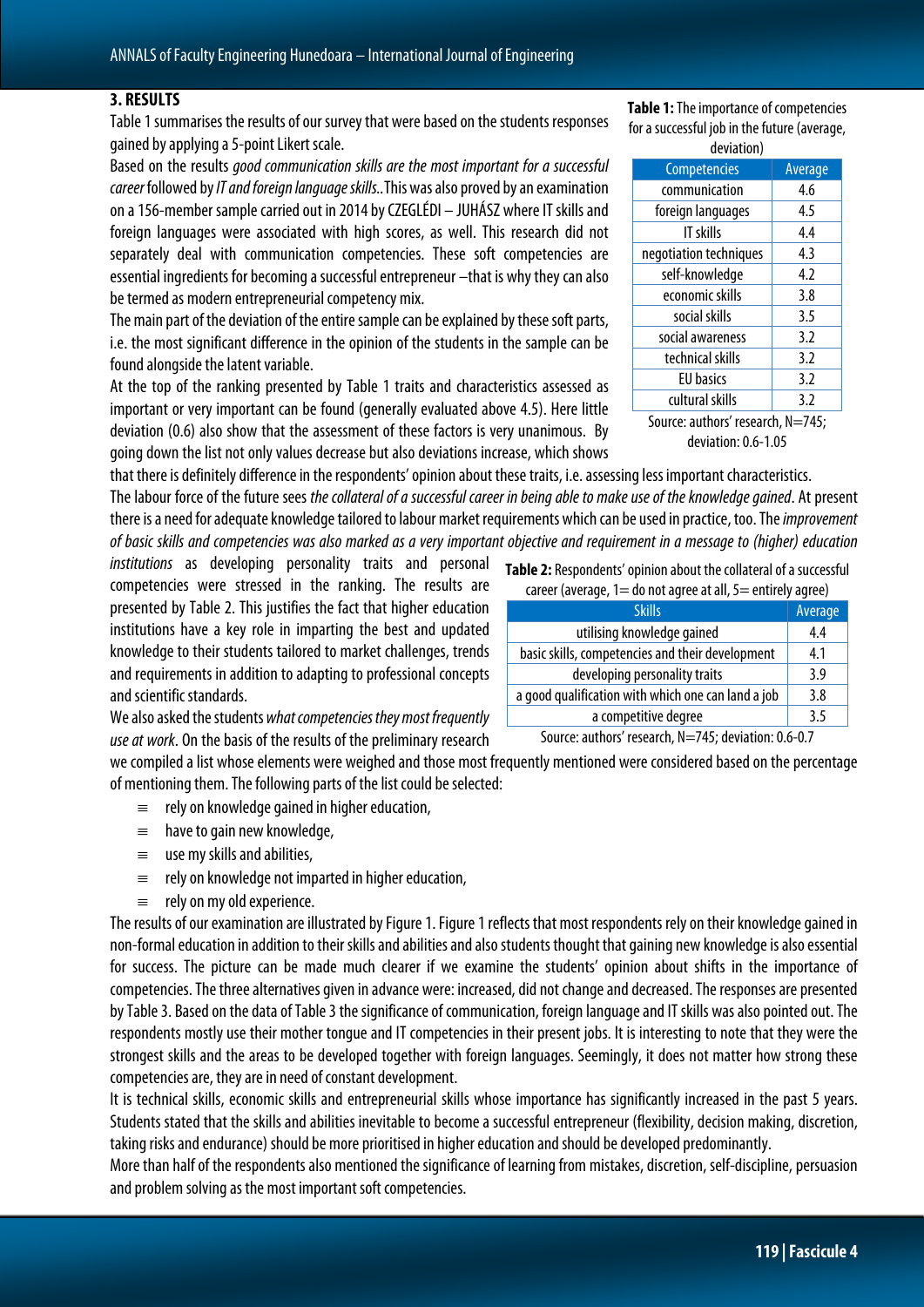

Source: authors' research, N=435

## **Figure 1**. The extent of using competencies at work *(average)*

A little gap between labour market requirement and competency development by higher education was present here, which can be utilised in rethinking competency development at schools and in higher education to show the shift in importance and also the skills that have to be stressed in developing to meet the demands of the labour market. By looking at the results we suggest that the respondents might not see the importance of self-improvement.

The most efficient ways of competency development were project work and professional practice (Figure 2).

| <b>Table 3:</b> Changes in the importance of competencies (skills, abilities) in the past 5 years (percentage) |  |  |
|----------------------------------------------------------------------------------------------------------------|--|--|
|                                                                                                                |  |  |

| Competency                          | Significance in the past 5 years |                         |                 |
|-------------------------------------|----------------------------------|-------------------------|-----------------|
|                                     | increased                        | did not change          | decreased       |
| <b>IT skills</b>                    | 83                               |                         | $\overline{16}$ |
| communication in a foreign language | $\overline{72}$                  | $\overline{\mathbf{8}}$ | $\overline{20}$ |
| communication skills                | 62                               | $\overline{5}$          | 33              |
| economic skills                     | 60                               | $\overline{6}$          | $\overline{34}$ |
| learning from mistakes              | 60                               | $\overline{12}$         | $\overline{28}$ |
| technical skills                    | $\overline{57}$                  | $\overline{\mathbf{8}}$ | $\overline{35}$ |
| discretion                          | $\overline{55}$                  | $\overline{22}$         | $\overline{23}$ |
| self-discipline                     | $\overline{53}$                  | $\overline{25}$         | $\overline{22}$ |
| problem solving                     | $\overline{51}$                  | $\overline{14}$         | $\overline{35}$ |
| entrepreneurial skills              | 50                               | $\overline{10}$         | 40              |
| persuasion                          | 50                               | $\overline{\mathbf{8}}$ | 42              |
| hard working                        | 49                               | $\overline{25}$         | $\overline{26}$ |
| initiative                          | 49                               | $\overline{16}$         | $\overline{35}$ |
| <b>EU skills</b>                    | 49                               | 9                       | 42              |
| punctuality                         | 48                               | $\overline{20}$         | $\overline{32}$ |
| ability to learn                    | 47                               | $\overline{12}$         | 41              |
| loyalty                             | 45                               | $\overline{26}$         | $\overline{29}$ |
| organisational skills               | $\overline{45}$                  | $\overline{12}$         | $\overline{43}$ |
| preciseness                         | 44                               | $\overline{25}$         | $\overline{31}$ |
| decision making                     | 44                               | $\overline{19}$         | $\overline{37}$ |
| sense of responsibility             | 42                               | $\overline{22}$         | $\overline{36}$ |
| social awareness, empathy           | 41                               | 41                      | $\overline{18}$ |
| reliability                         | 40                               | $\overline{30}$         | $\overline{30}$ |
| coping                              | $\overline{38}$                  | $\overline{27}$         | $\overline{35}$ |
| motivation                          | $\overline{35}$                  | $\overline{28}$         | $\overline{37}$ |
| taking risks                        | $\overline{35}$                  | $\overline{21}$         | 44              |
| independence                        | $\overline{35}$                  | $\overline{19}$         | 46              |
| patience                            | $\overline{32}$                  | 45                      | $\overline{24}$ |
| flexibility                         | $\overline{32}$                  | $\overline{14}$         | 54              |
| cooperation                         | 30                               | $\overline{33}$         | $\overline{37}$ |
| self-improvement                    | $\overline{26}$                  | $\overline{14}$         | 60              |
| coping with stress                  | $\overline{22}$                  | $\overline{20}$         | $\overline{58}$ |
| endurance                           | $\overline{21}$                  | $\overline{15}$         | 64              |

Source: authors' research, N= 745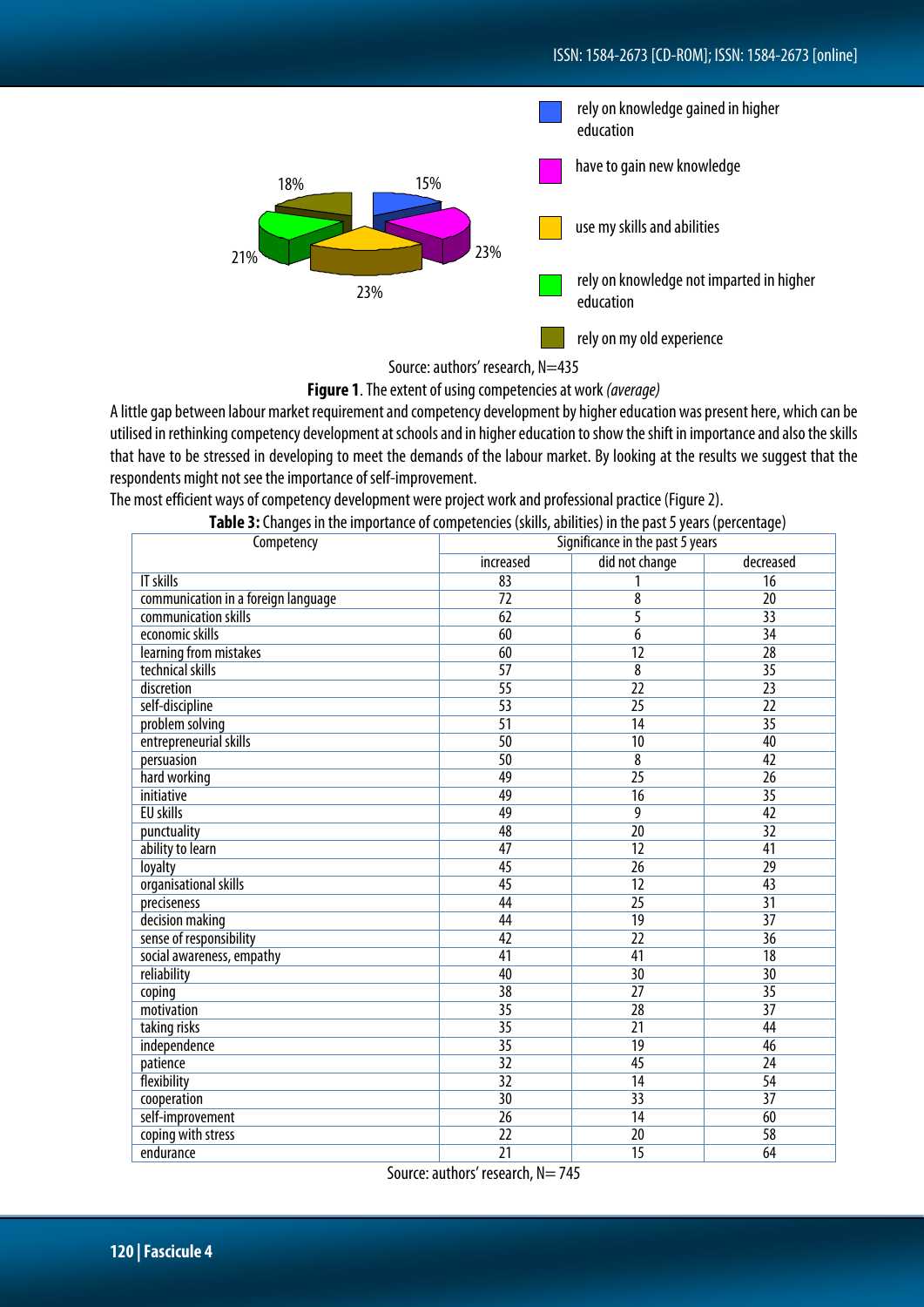

Source: authors' research, N=745

**Figure 2.** Ideas in connection with competency development *(% relative frequency, more than one answer)*

#### **4. CONCLUSIONS AND RECOMMENDATIONS**

While assessing the questionnaires the importance of the so-called modern entrepreneurial competencies (ICT: communication, foreign language, IT) has been revealed, which is in perfect harmony with the requirements of the business sector.

In close cooperation with enterprises and companies the institutions try to provide services beyond education and further training including both laboratory tests and purchasing specialized books [7].

As there is a need for developing competencies from the side of both parties, we would suggest developing these competencies more intensively either under institutionalised circumstances (at schools) or non-formal education. Society should give high priority to the organizational development and operation of human resources and infrastructure of training places based on changing market needs [3]. It must also be noted that updating the personal competencies and putting a proper stress on them are of vital importance in the content of the training, which could promote (better) harmonisation between the labour market and education.

As a result of the examination we have proved the further appreciation of the examined and prioritised competencies in the future based on the opinion of the respondents. In addition, we have also concluded that it is necessary to improve the practical side of education and developing professional and general skills and abilities. It is one of the points where the dialogue between the labour market and education could be improved. The students questioned do not really see the importance of self-improvement. It is of vital importance that not only educational institutions have a role in improving competencies but also individuals and workplaces. In our society constant renewal is expected so that is why the continuous development, improvement and revival of competencies is a must to maintain professionalism.

In our opinion the size of the sample was too small partly due to funding and time limitations. The research was only concentrated on a single area, which resulted in surveying and acquiring results by making use of our social capital.

However, as one of the main results the paper helps highlight what business competencies were regarded to be essential by thelarge number of students involved in the examination as current and future players in the labour market that increase and increase the competitiveness and success of employees. Among others, we were striving to find an answer how competencies have been reevaluated nowadays and what are the skills and abilities that are no longer necessary for success in the labour market and also the ones that were not necessary before but now they have become indispensable. By creating and testing a unique competency structure we tried to draw attention to the reassessment and the importance of updating personal competencies. There are further opportunities in extending the elements in the sample by including other higher education institutions and giving new directions to the survey.

#### **REFERENCES**

- [1.] AKKERMANS, J. SCHAUFERI, W. B. BRENNINKMEIER, V. BLONK, R. W. B: The role of career competencies in the Job Demands-Resources Model. Journal of Vocational Behaviour,83(2013) 356-366. p.2013
- [2.] BOYATZIS, R. E: The Competent Manager: A model for effective performance. New York: Wiley. 328 p. 1982
- [3.] CSEHNÉ PAPP I. HAJÓS L.: Education and working life in Hungary. ActaTechnicaCorviniensis Bulletin of Engineering. 2: pp. 105-110. 2014.
- [4.] CZEGLÉDI, CS. JUHÁSZ, T.: Mitvárunk el a pályakezdőktől? (in press: Nitra, ISC 2015 Conference). 2015
- [5.] DALTON, M.: Are competency models a waste? Training and Development, October 1997. 46-49. p. 1997
- [6.] FERENCZ Á. NÓTÁRI M. BERDE Cs.: Management of agrarian education in Hungarian, Annals of Faculty of EngineeringHunedoara– International Journal of Engineering11:(3) pp. 269-272., 2013
- [7.] FERENCZ Á. NÓTÁRI M.: The management of the education and the students in the Kecskemét College Annals of Faculty of Engineering Hunedoara– International Journal of Engineering10:(2) pp. 87-90. 2012
- [8.] GAZSÓ T.: Munkaerő-piacihelyzetkép In: Magyar Ifjúság (2012), Szerk: Székely L, 2013, Kutatóközpont 2013